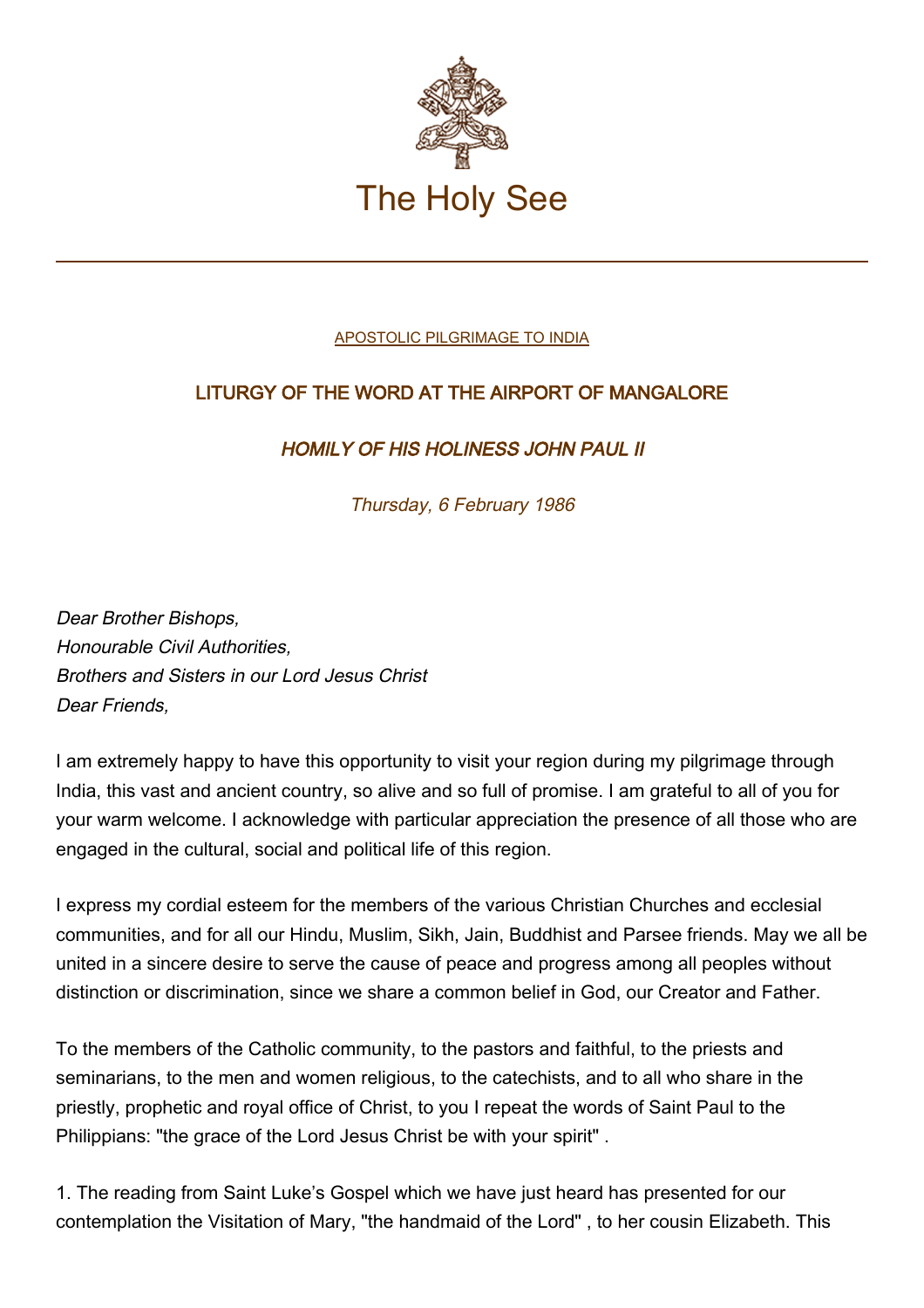very human encounter reveals not only the value and beauty of the love between the two cousins. Above all it introduces us into the mystery of the divine initiative which gives concrete expression to God's unbounded love for man and opens the way to our eternal destiny: the Incarnation.

Having given her free consent to the realisation of God's plan, Mary goes in haste to her cousin to help her in her time of need. Mary also wishes to share with her the Good News that the Lord was fulfilling the promise of salvation made to their forefathers and kept alive in Israel through the preaching of the Prophets and in the Scriptures.

Moved by the Spirit of God, Elizabeth recognises the presence of the long-awaited Messiah in the womb of her young cousin and greets her as "the Mother of my Lord". Her own unborn son too is touched by the saving presence of the Messiah. It is a presence which can be fully experienced only through faith, in the Spirit.

"Blessed is she who believed...".

This blessing belongs fully to Mary "who believed that there would be a fulfilment of what was spoken to her from the Lord" . But it likewise embraces all those who follow Mary along the path of faith, for she is "the Church's model and excellent exemplar in faith and charity" .

Today this blessing embraces us as we honour her. Our devotion testifies to the truth of her own words:

"My spirit rejoices in God my Saviour, for he has regarded the low estate of his handmaiden. For behold henceforth all generations will call me blessed, for he who is mighty has done great things for me. and holy is his name" .

2. The Second Vatican Council has wished to present Mary's special place in the history of salvation in relation to the mystery of Christ and to the mystery of Church. Because of her unique role in Christ's life and work she has become the exemplar of the Church's life and mission. What Mary has been to Jesus the Church is now called to be in the fulfilment of Christ's saving work to the ends of the earth.

Like Mary bringing to Elizabeth the Good News of salvation and the presence of the Saviour himself, the Church exists down through the centuries to proclaim the Gospel message to all peoples and to offer them the light, life and love of Christ the Saviour.

For millennia India has been the cradle of great religions and of ancient civilisations. Christianity has lived side by side in harmony with these traditions for almost two thousand years. Nearly five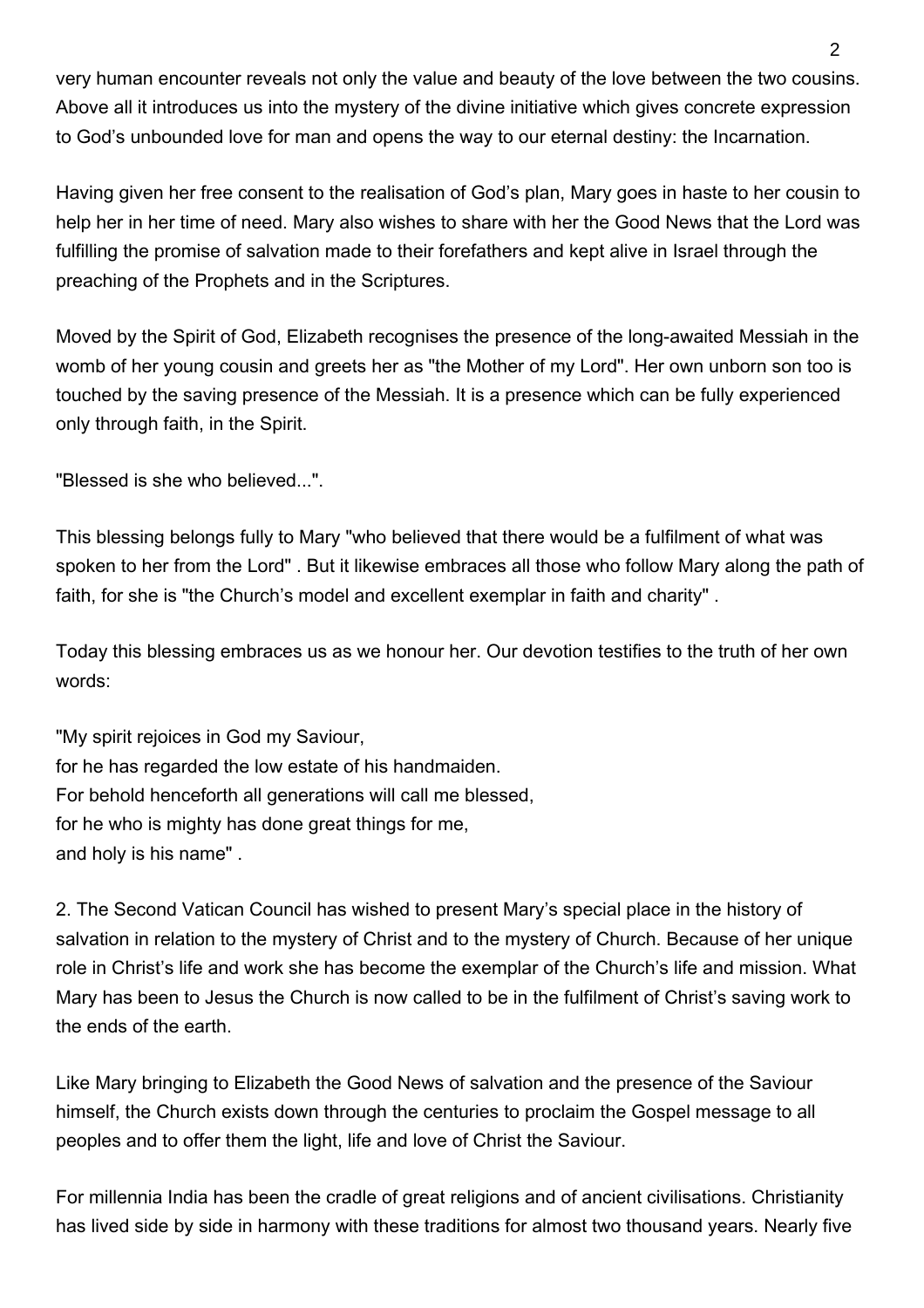centuries ago the Church sent heralds of the Gospel to this region of the vast Indian subcontinent. The purpose of the Church here in India as everywhere has been to proclaim the promise of life in Christ, in whom " all the fullness of God was pleased to dwell, and through him to reconcile to himself all things, whether on earth or in heaven, making peace by the blood of his cross" .

The Church is dedicated to this work of reconciliation and service in the spirit of Jesus himself. As the prophet Isaiah foretold, Jesus was sent into the world "not to break a bruised reed, nor to quench a dimly burning wick", rather "as a covenant to the people, a light to the nations" .

During the past centuries and today, the Church carries on this work of the Son and servant of God in this region of India through the selfless service of innumerable men and women of faith and untiring love.

3. Having come to know in greater detail the work done by the Christian communities along this beautiful West Coast and in the whole of Karnataka, and indeed throughout India, I rejoice with the same sentiments of Mary: the Lord has done great things among his people! .

The fervent communities of faith and love that have sprung up all over this region; the educational institutions that have prepared so many young men and women for their responsible participation in the development of the country; the health centres that for over a century have been caring for the sick and the needy without exception or distinction; and the many other activities of the Christian community for the uplifting and development of the people of this region: all of this is a living testimony to the servant mission of Christ's Church.

The Church is the pilgrim people of God travelling forward towards its goal, the eschatological Kingdom in the Father's house. As the Church moves among and together with other communities and religious traditions, "she recognises in the poor and the suffering the likeness of her poor and suffering Founder" . She feels, therefore, especially called to defend and promote everywhere the inalienable dignity of every man, woman and child, in every nation, and of every social condition.

At the servant of Christ and of his Church, I thank the Lord for the works of faith and love which are carried out in his name among you. The Visitation of Mary to Elizabeth may also be contemplated as an inspiration for your loving service to your fellow citizens. I wish to sustain your faith and encourage your commitment to an ever more generous service of your country.

I appeal to all the sons and daughters of the Church: be faithful witnesses of the Risen Lord, be the light that radiates the love of God among your fellow men and women.

4. To you, brother bishops, whom the Holy Spirit has appointed to guard the Church of Jesus Christ, I address the appeal of Saint Peter: "Tend the flock of God that is your charge... being examples to the flock. And when the chief Shepherd is manifested, you will obtain the unfading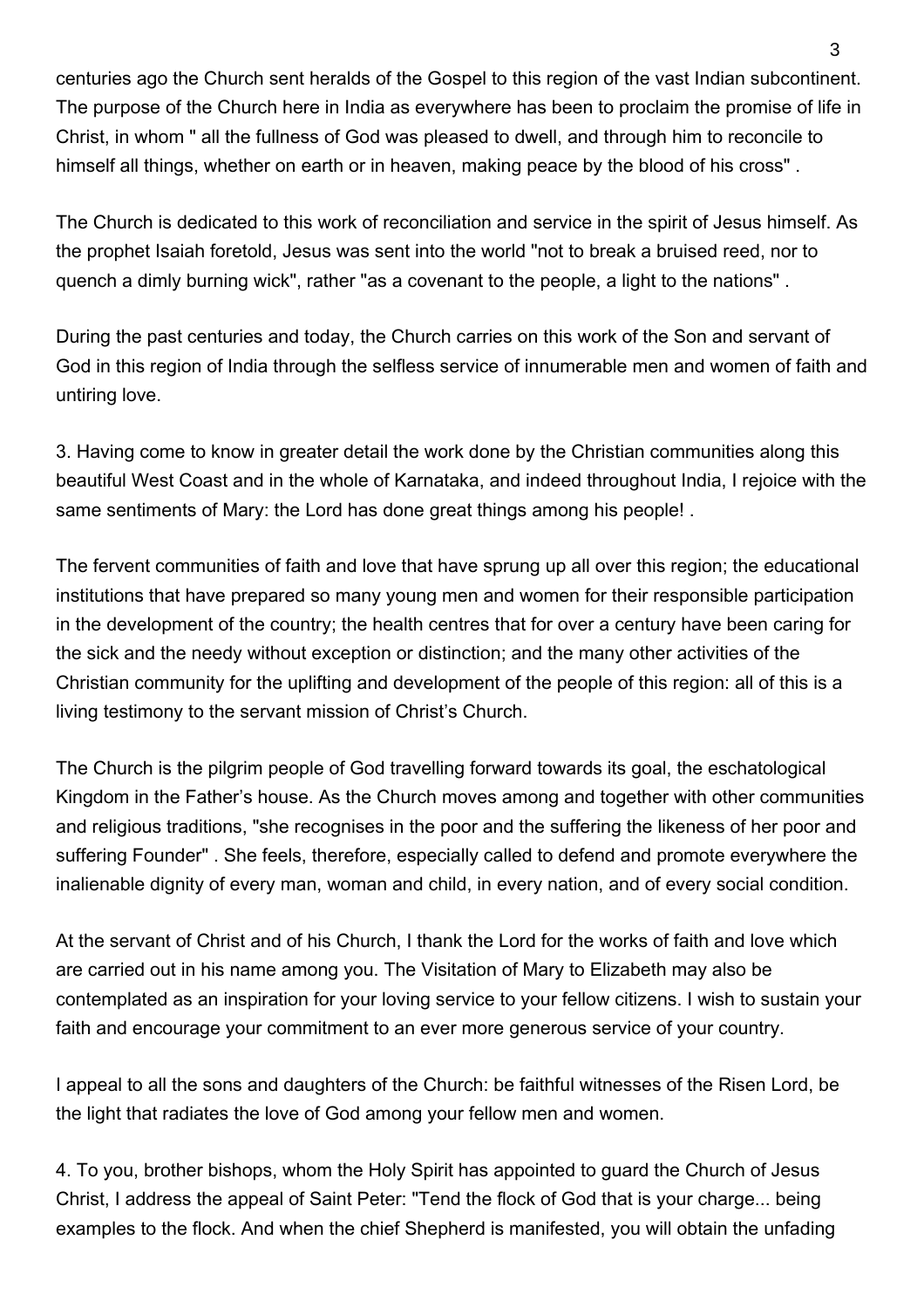crown of glory" . May you find in your communion with the Bishop of Rome and the universal Church great strength for all your pastoral service.

Beloved priests, beloved religious and lay apostles: you are very dear to me. In you I see the disciples of Jesus, the servant of God. You are his witnesses in the Church of today. You have been chosen by Christ and you have committed yourselves to be his instruments for the building up of his Body. Be worthy of your vocation and generous in fulfilling your mission. Be united with your bishops and fully dedicated to your people in selfless and persevering service. Be loyal to Christ and his Church, ever more authentic signs of his Kingdom.

5. Beloved fellow Christians present at this gathering, who openly confess Jesus Christ as God and Lord, sole mediator between God and man: together let us raise our hearts in praise to our heavenly Father. Let us thank him for that degree of unity already existing between us because of our baptism in the name of the Father and of the Son and of the Holy Spirit. The will of Christ impels us to continue to seek that fullness of communion and peace which alone responds to Christ's prayer at the Last Supper: "That they may all be one; even as you, Father, are in me and I in you, that they also may be in us, so that the world may believe that you have sent me" . May the ecumenical path that we have embraced lead us to ever greater fidelity to the Lord of our lives!

6. I am glad to see here many friends belonging to other religious persuasions. Your presence is an eloquent token of your fellowship with your Christian neighbours and, I am sure, it means that you recognise the need for all religious traditions to join hands against the forces which militate against the human and spiritual dignity of human beings. Living in a pluralistic world filled with tensions and conflicts, religious communities must be the first to live in peace and harmony with each other, in mutual acceptance and co-operation. May God's blessings be upon all of you, upon your communities and families, upon your enterprises and commitments for the service of your country.

7. Upon the distinguished representatives of public life, I ask Almighty God to bestow wisdom and courage so that you may be effective "promoters of order and peace among men" . May you always work for the ideals of freedom, justice and peace, harmonising cultural, linguistic and religious diversities in the pursuit of social and economic progress, and of communal fellowship.

I have learnt with sorrow of the prevailing drought conditions in the State of Karnataka. Many areas have no water, and human beings as well as animals suffer from want of food and drink. My heart goes out in sympathy to all those who are suffering. I would ask the local churches in Karnataka to do their best in collaborating with the government and voluntary organisations to help in this time of need, thus showing once again their vocation of service to mankind. I pray the Lord to send abundant rain down upon the parched land of Karnataka, and make it give food to the hungry and drink to the thirsty, so that, being strengthened in body, they may all give glory to their heavenly Father.